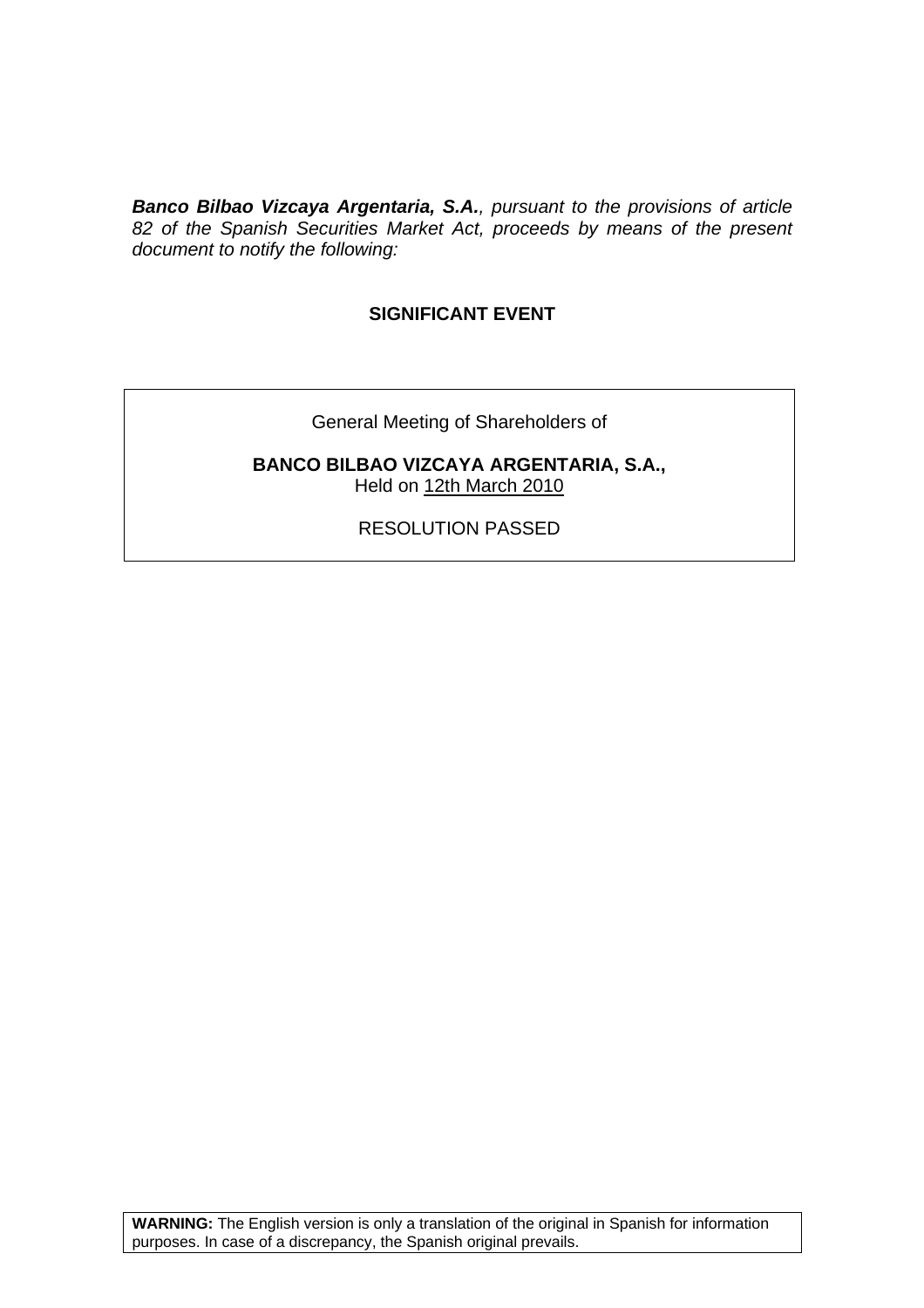# **First resolution.-**

1.- Approve the financial statements and management report of Banco Bilbao Vizcaya Argentaria, S.A. corresponding to the year ending 31st December 2009 in accordance with the terms of the legal documentation, as well as the annual financial statements and management report of the Banco Bilbao Vizcaya Argentaria Group corresponding to the same financial year.

2.- Approve the proposed application of earnings of Banco Bilbao Vizcaya Argentaria, S.A. corresponding to 2009, to the sum of  $E$ ,980,684,024.08 (two billion, ninehundred-and-eighty million, six-hundred-and-eighty-four thousand, twenty-four euros eight cents), distributed in the following manner:

The sum of €1,574,147,030.82 (one billion, five-hundred-and-seventy-four million, onehundred-and-forty-seven thousand, thirty euros, eighty-two cents) to pay dividends, of which (a) a total sum of €1,011,951,662.67 (one billion, eleven million, nine-hundredand-fifty-one thousand, six hundred and sixty-two euros, sixty-seven cents) have already been fully paid out prior to this General Meeting of shareholders as the first, second and third interim dividends, under resolutions adopted by the Bank's Board of Directors at its meetings on 8th July, 29th September and 22nd December 2009, respectively; and (b) the remaining €562,195,368.15 (five-hundred-and-sixty-two million, one-hundred-and-ninety-five thousand, three-hundred and sixty-eight euros, fifteen cents) will be used to pay out the final dividend for 2009, to the sum of  $\epsilon$ 0.15 (fifteen cents) per share, which will be payable to the shareholders on 12th April 2010.

In this respect, it is resolved to ratify insofar as necessary the resolutions of the Bank's Board of Directors at its meetings, 8th July, 29th September and 22nd December 2009, approving the distribution of the first, second and third interim dividends charged against 2009 respectively.

The rest of the Banco Bilbao Vizcaya Argentaria, S.A.'s earnings for 2009, i.e., the sum of €1,406,536,993.26 (one billion, four-hundred-and-six million, five-hundred-and-thirtysix thousand, nine-hundred and ninety three euros, twenty-six cents) are allocated to the Bank's voluntary reserves.

3.- Approve the management of the Banco Bilbao Vizcaya Argentaria, S.A. Board of Directors in 2009.

4.- Empower the chairman, Mr Francisco González Rodríguez and the Company & Board Secretary, Mr Domingo Armengol Calvo, severally, to deposit the financial statements, management reports and auditors' reports for the Bank and its Group, and to issue the certificates referred to in articles 218 of the Companies Act and 366 of the Companies Registry regulations.

## **Second resolution.-**

Under this agenda item, the General Meeting is firstly asked to approve the re-election, for the term established in the bylaws, of the Chairman & CEO, Mr Francisco González Rodríguez as member of the Board of Directors, with the favourable report of the Appointments & Remuneration committee.

It is also proposed to ratify the resolution adopted by the Board, 29th September 2009, co-opting shareholder Mr Ángel Cano Fernández, current President & COO, as a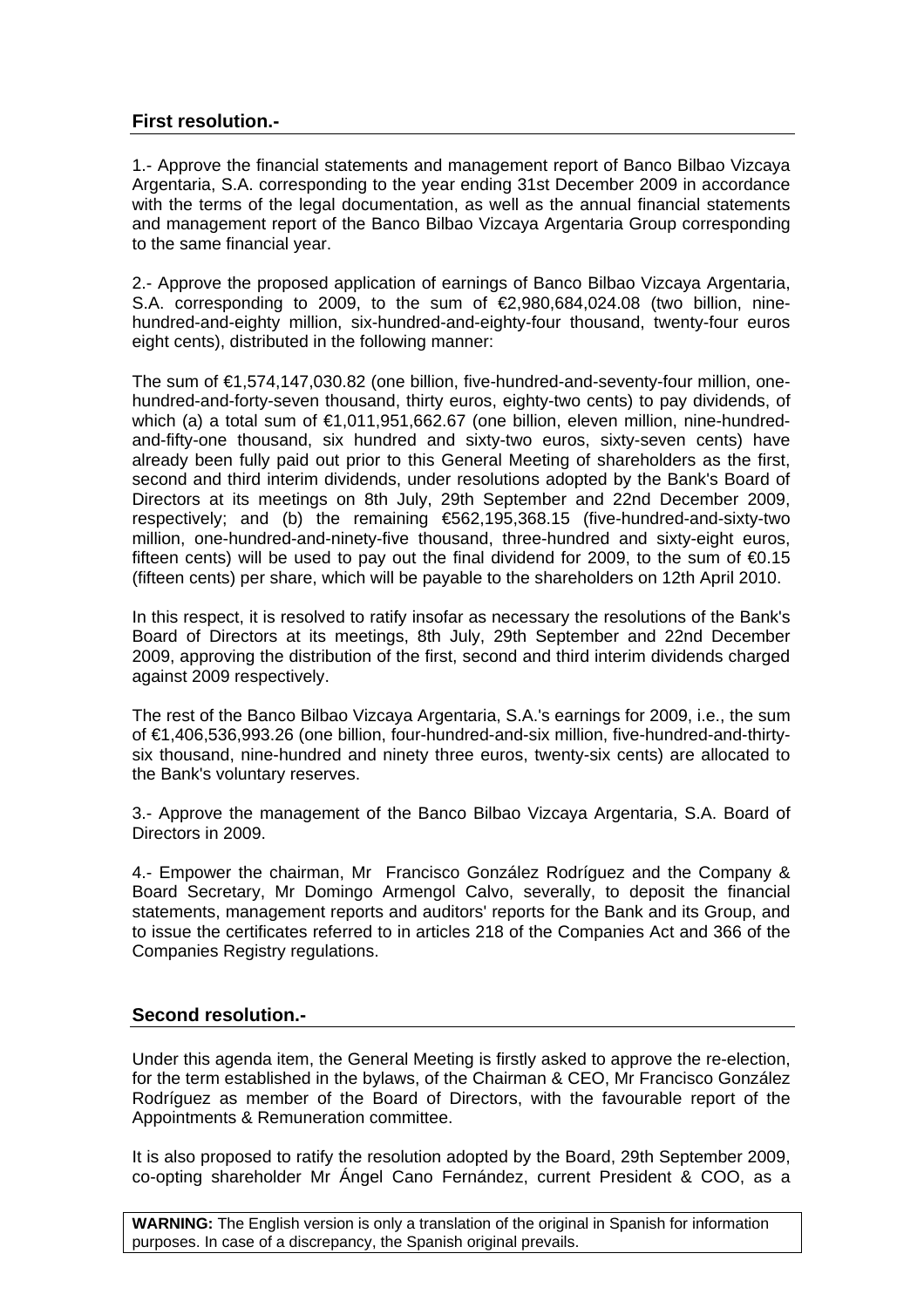member of the Board of Directors and to propose his re-election for the term established in the bylaws with the favourable report of the Appointments & Remuneration committee.

Likewise, pursuant to the proposal made to the Board of Directors by the Appointments & Remuneration committee, the re-election of the following directors for the term established in the bylaws is submitted to the AGM: Mr Ramón Bustamante y de la Mora and Mr Ignacio Ferrero Jordi as members of the Board of Directors in independent directorships.

Consequently, it is proposed that the AGM adopt the following resolutions:

2.1.- Re-elect to a seat on the board of directors for the three year term established in the bylaws, Mr Francisco González Rodríguez, of full age, married, Spanish national, with address for these purposes at 81 Paseo de la Castellana, Madrid, with tax identity document 32318340-M.

2.2.- Ratify the resolution adopted by the Board, 29th September 2009, appointing Mr Ángel Cano Fernández, of full age, married, Spanish national, with address for these purposes at 81 Paseo de la Castellana, Madrid, with tax identity document 13735761- T, as member of the Board of Directors and re-elect him to said post for the three-year term established in the bylaws.

2.3.- Re-elect to a seat on the board of directors for the three-year term established in the bylaws, Mr Ramón Bustamante y de la Mora, of full age, married, Spanish national, with address for these purposes at 81 Paseo de la Castellana, Madrid, with tax identity document 2483109-Y.

2.4.- Re-elect to a seat on the board of directors for the three-year term established in the bylaws, Mr Ignacio Ferrero Jordi, of full age, married, Spanish national, with address for these purposes at 81 Paseo de la Castellana, Madrid, with tax identity document 46201504-R.

Pursuant to paragraph 2 of article 34 of the corporate bylaws, determine the number of directors at whatever number there are at this moment in compliance with the resolutions adopted under this agenda item, which will be reported to the AGM for all due effects.

## **Third resolution.-**

1.- Repealing the unavailed part from the resolution adopted at the Annual General Meeting, 13th March 2009, to authorise the Bank, directly or via any of its subsidiaries, for a maximum of five years as of the date of this present AGM, to purchase Banco Bilbao Vizcaya Argentaria, S.A. shares at any time and on as many occasions as it deems appropriate, by any means permitted by law. The purchase may be charged to the year's earnings and/or to unrestricted reserves and the shares may be sold or redeemed at a later date. All this shall comply with article 75 and concordant of the Companies Act.

2.- To approve the limits or requirements of these acquisitions, which shall be as follows:

**WARNING:** The English version is only a translation of the original in Spanish for information purposes. In case of a discrepancy, the Spanish original prevails.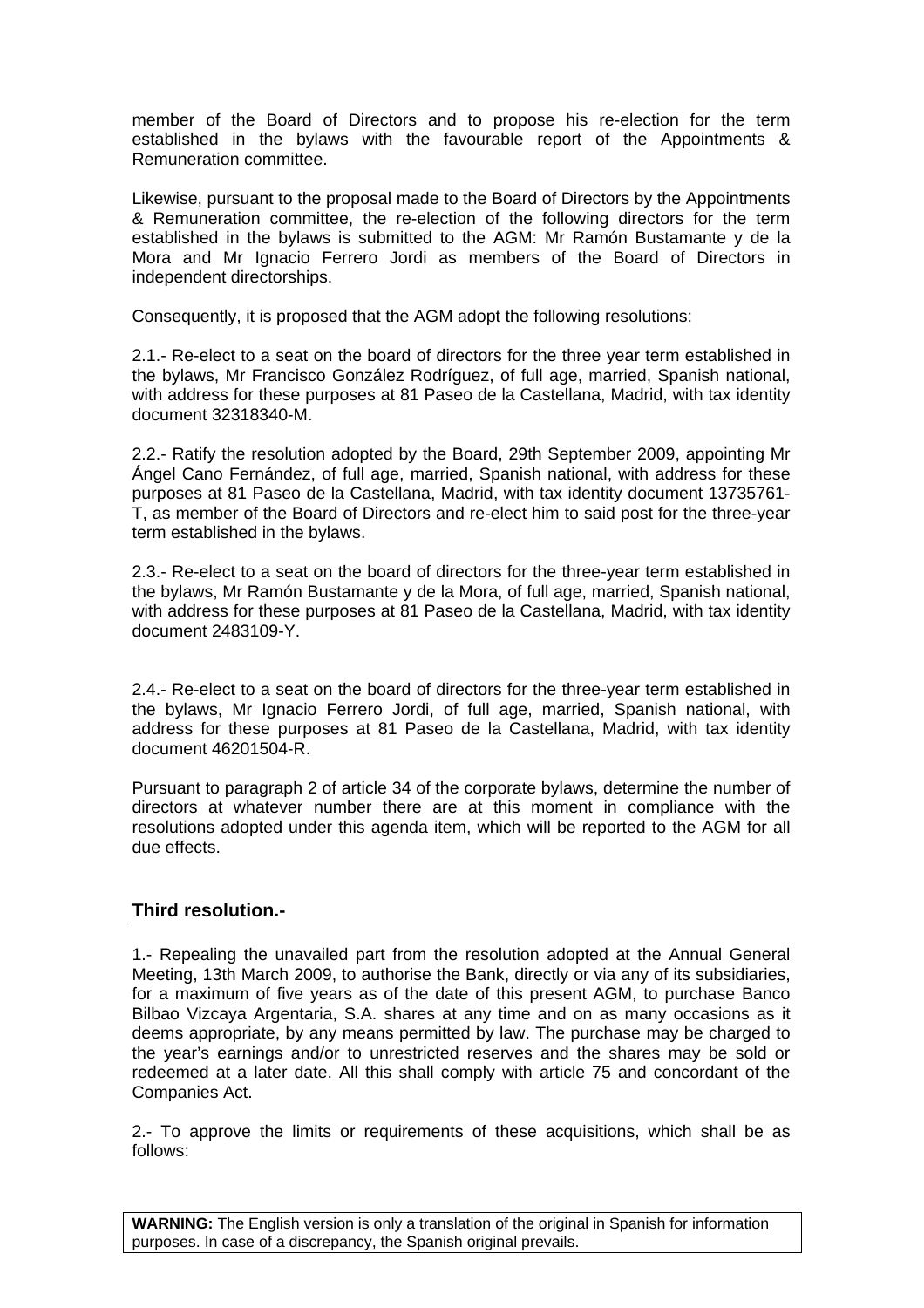The nominal value of the shares acquired directly or indirectly, added to those that the Bank and its subsidiaries already own, may at no time exceed ten percent (10%) of the subscribed Banco Bilbao Vizcaya Argentaria, S.A. share capital, or, where applicable, the maximum amount authorised by the applicable legislation at any time. In all cases, respect must be paid to the limits established on the purchase of treasury stock by the regulatory authorities of the markets where the Banco Bilbao Vizcaya Argentaria, S.A. shares are listed for trading.

A restricted reserve may be charged to the Bank's net total assets equivalent to the sum of treasury stock booked under Assets. This reserve must be maintained until the shares are sold or redeemed.

The stock purchased must be fully paid up, unless the purchase is without consideration, and must not entail any obligation to provide ancillary benefits.

The purchase price will not be below the nominal price nor more than 20% above the listed price or any other price associated wtih the stock on the date of purchase. Operations to purchase treasury stock will comply with securities markets' standards and customs.

3.- Express authorisation is given to earmark all or some of the shares purchased by the Bank or any of its subsidiaries hereunder for Company workers, employees or directors when they have an acknowledged right, either directly or as a result of exercising the option rights they hold, as established in the final paragraph of article 75, section 1 of the Companies Act.

4.- Reduce share capital in order to redeem such treasury stock as the Bank may hold on its Balance Sheet, charging this to profits or unrestricted reserves and to the amount which is appropriate or necessary at any time, up to the maximum value of the treasury stock held at any time.

5.- Authorise the board, in compliance with article 30c) of the corporate bylaws, to implement the above resolution to reduce share capital, on one or several occasions and within the maximum period of five years from the date of this AGM, undertaking such procedures, processes and authorisations as necessary or as required by the Companies Act and other applicable provisions. Specifically, the Board is delegated powers, within the deadlines and limits established for the aforementioned implementation, to establish the date(s) of each capital reduction, its timeliness and appropriateness, taking into account market conditions, listed price, the Bank's economic and financial position, its cash position, reserves and business performance and any other factor relevant to the decision. It may specify the amount of the capital reduction; determine where to credit said amount, either to a restricted reserve or to freely available reserves, where relevant, providing the necessary guarantees and complying with legally established requirements; amend article 5 of the company bylaws to reflect the new figure for share capital; request de-listing of the redeemed stock and, in general, adopt such resolutions as necessary regarding this redemption and the consequent capital reduction, designating the people able to formalise these actions.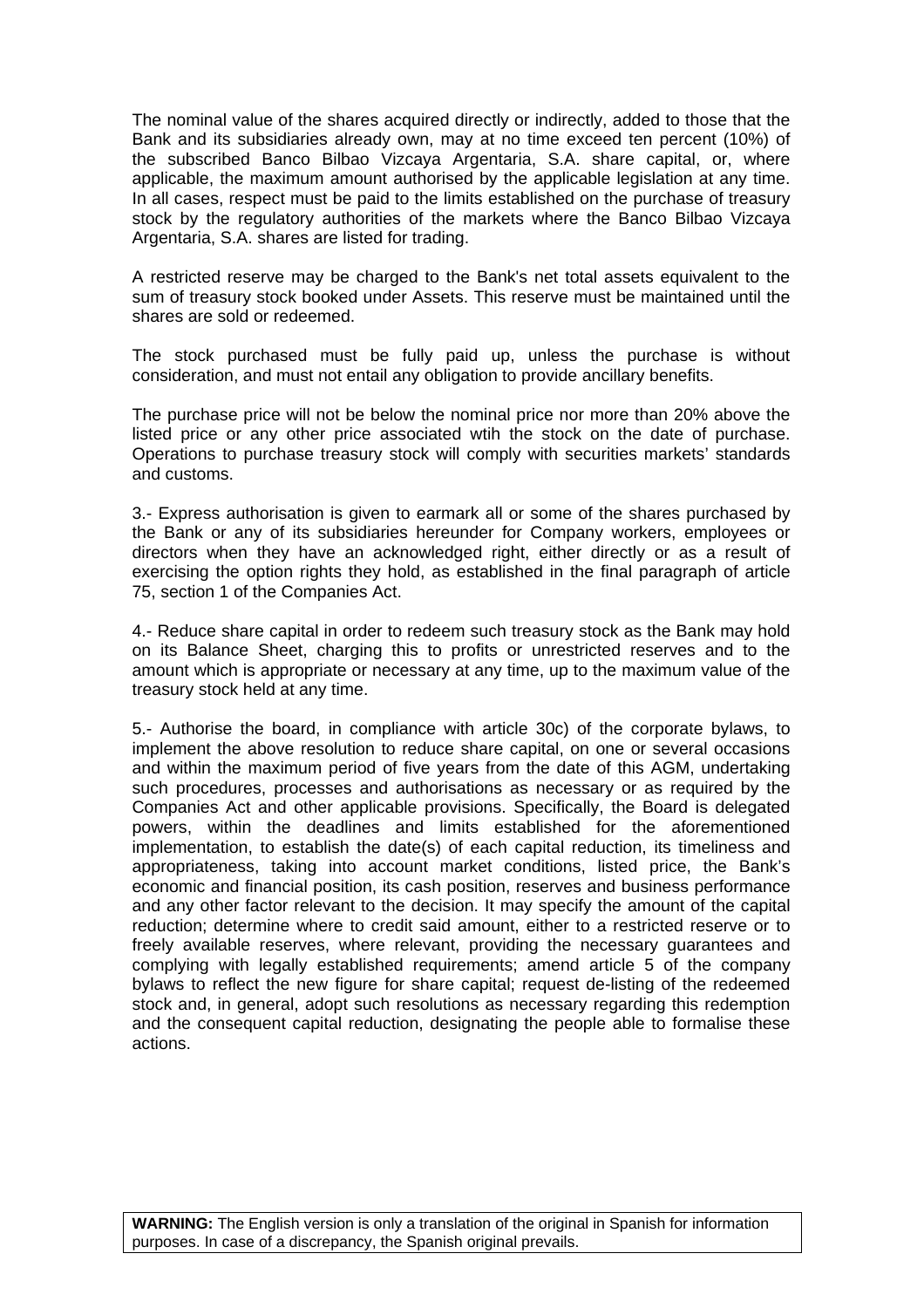#### **APPROVAL OF A PROGRAMME FOR VARIABLE REMUNERATION IN SHARES FOR THE YEARS 2010 TO 2011 FOR APPLICATION BY THE BANK AND ITS SUBSIDIARY COMPANIES.**

1.- Approve a programme for variable remuneration in shares to run over several years, for the effects of article 130 of the Companies Act, the additional provision four of the Companies Act and other applicable legislation, addressed to the members of the Banco Bilbao Vizcaya Argentaria Group management team (hereinafter, the "**Multi-Year Variable Share Remuneration Programme" or the "Programme")** under the following core terms and conditions:

**(a) Description** The Multi-Year Variable Share Remuneration Programme will comprise the promise to deliver ordinary shares in Banco Bilbao Vizcaya Argentaria, S.A. to members of the senior management of the Banco Bilbao Vizcaya Argentaria Group (including executive directors and members of the BBVA Management Committee) on a specific date and under the core conditions that are established below.

This Programme is based on the allocation of a number of units to beneficiaries as a function of their level of responsibility, which will serve as the basis for calculating how many BBVA shares will be delivered, if any, at the end of the Programme.

The number of BBVA shares to be given to each beneficiary at the end of the Programme, should the conditions established be met, will be determined by multiplying the number of units assigned by a ratio of between 0 and 2, as a function of the comparative performance of the Bank's TSR (total shareholders' return, i.e., revaluation of the share plus dividends) during the Programme against the TSR of 18 European peer banks.

The peer banks are:

BNP Paribas, Société Genérale, Deutsche Bank, Unicredito Italiano, Intesa San Paolo, Banco Santander, Credit Agricole, Barclays, Lloyds Banking Group, the Royal Bank of Scotland, UBS, Credit Suisse, HSBC, Commerzbank, Citigroup, Bank of America, JP Morgan Chase, Wells Fargo.

- **(b) Beneficiaries**: The Multi-Year Variable Share Remuneration Programme is addressed to those considered to be members of the Banco Bilbao Vizcaya Argentaria Group (including executive directors and members of the BBVA Management committee) when this Programme comes into force, with the exception of executives who have a special reward scheme. The estimated initial number of Programme beneficiaries is 1,963 people; however, more people may join the Programme and some may leave whilst it is in force.
- **(c) Duration**: The Programme will come into force on 15th April 2010, ending 31st December 2011, and will be settled before 15th April 2012, without detriment to the possibility of anticipated settlement that may be established in the ramification of this resolution.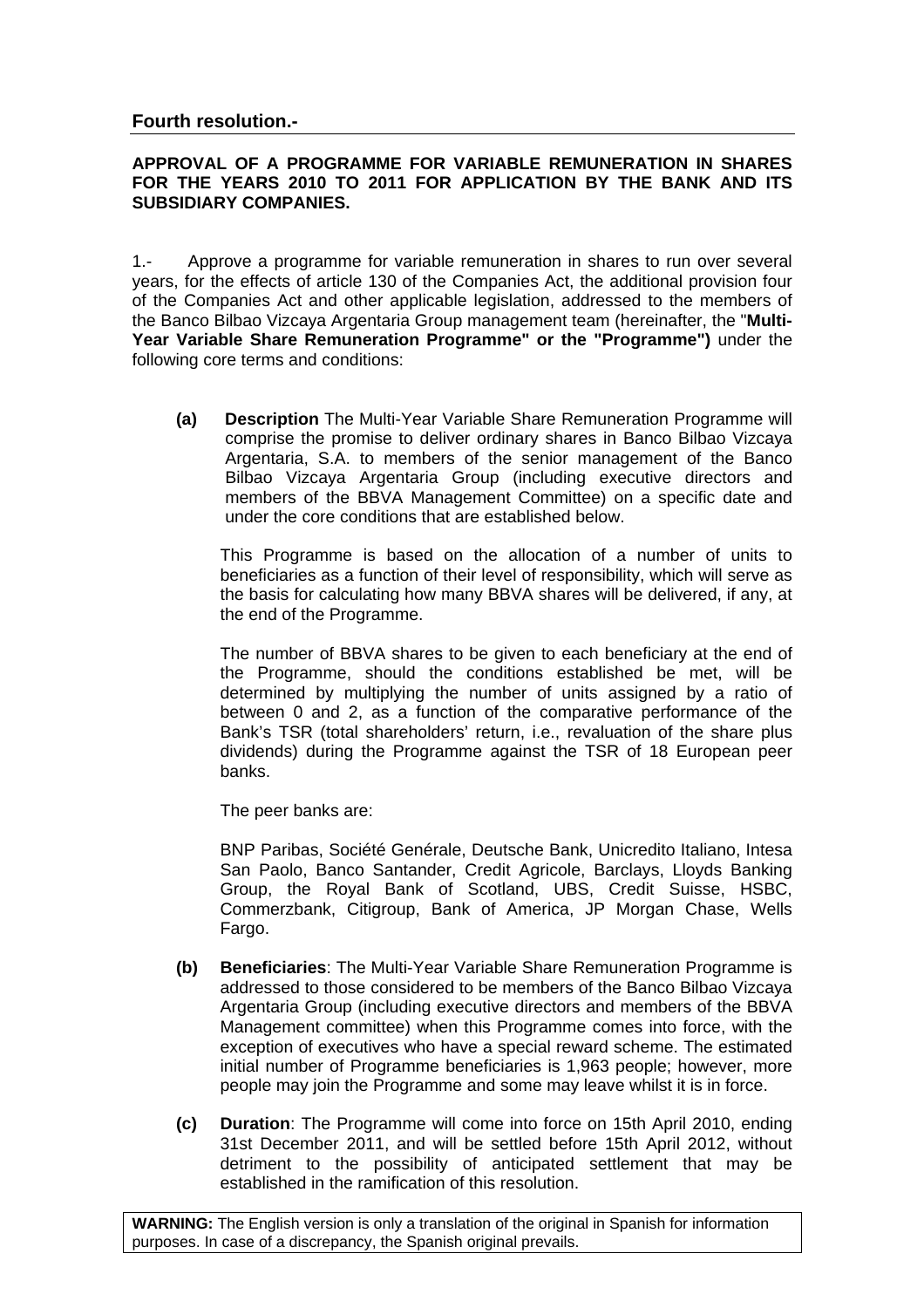The shares will be delivered to the beneficiaries after the Programme is settled. The beneficiaries may take up their shares in the following manner: (i) 40% of the shares received will be freely transferrable by the beneficiaries as of their delivery; (ii) 30% of the shares received will become transferrable once a year has passed from the Programme's settlement date; and (iii) The remaining 30% will become transferrable once two years have passed from the Programme's settlement date. All this will be done under the terms and conditions established by the Board of Directors.

- **(d) The maximum number of Banco Bilbao Vizcaya Argentaria, S.A. shares included in the Multi-Year Variable Share Remuneration Programme**: The maximum number of Banco Bilbao Vizcaya Argentaria, S.A. shares included in the Multi-Year Variable Share Remuneration Programme is 7m ordinary shares, representing 0.18677% of the current Banco Bilbao Vizcaya Argentaria, S.A. share capital. Of this number, a maximum of 390,000 ordinary shares (representing 0.01041% of the share capital) may be earmarked for executive directors and 850,000 ordinary shares (representing 0.022679% of the share capital) may be earmarked for other members of the Management committee other than the executive directors.
- **(e) Coverage**: The Company may put shares that comprise or come to comprise its treasury stock into covering the Multi-Year Variable Share Remuneration Programme or it may use any other suitable financial instrument that the Company may determine.

2.- Confer authority on the Company's Board of Directors, with express powers to delegate this authority, to implement, whenever and however it deems advisable, to develop, formalise, execute and settle the Multi-Year Variable Share Remuneration Programme, adopting any resolutions and signing any public or private documents that may be necessary or advisable for its full effectiveness. The Board will also have powers to remedy, rectify, modify or supplement this resolution and, in particular, but not limited to, the following:

- (a) Implement the Multi-Year Variable Share Remuneration Programme when it deems it advisable and in the specific form it deems appropriate.
- (b) Develop and establish the specific terms and conditions for the Multi-Year Variable Share Remuneration Programme with respect to everything not envisaged in this resolution. This includes, but is not limited to, establishing the events in which the Multi-Year Variable Share Remuneration Programme would be settled early and declaring the compliance with the conditions that may be linked to such early settlement where applicable.
- (c) Draw up, subscribe and present any additional communications and documentation that may be necessary or advisable before any public or private body in order to implement and execute and settle the Multi-Year Variable Share Remuneration Programme, including the corresponding protocols where necessary.
- (d) Engage in any action, declaration or arrangement with any public or private, domestic or international body or entity or registry to obtain any